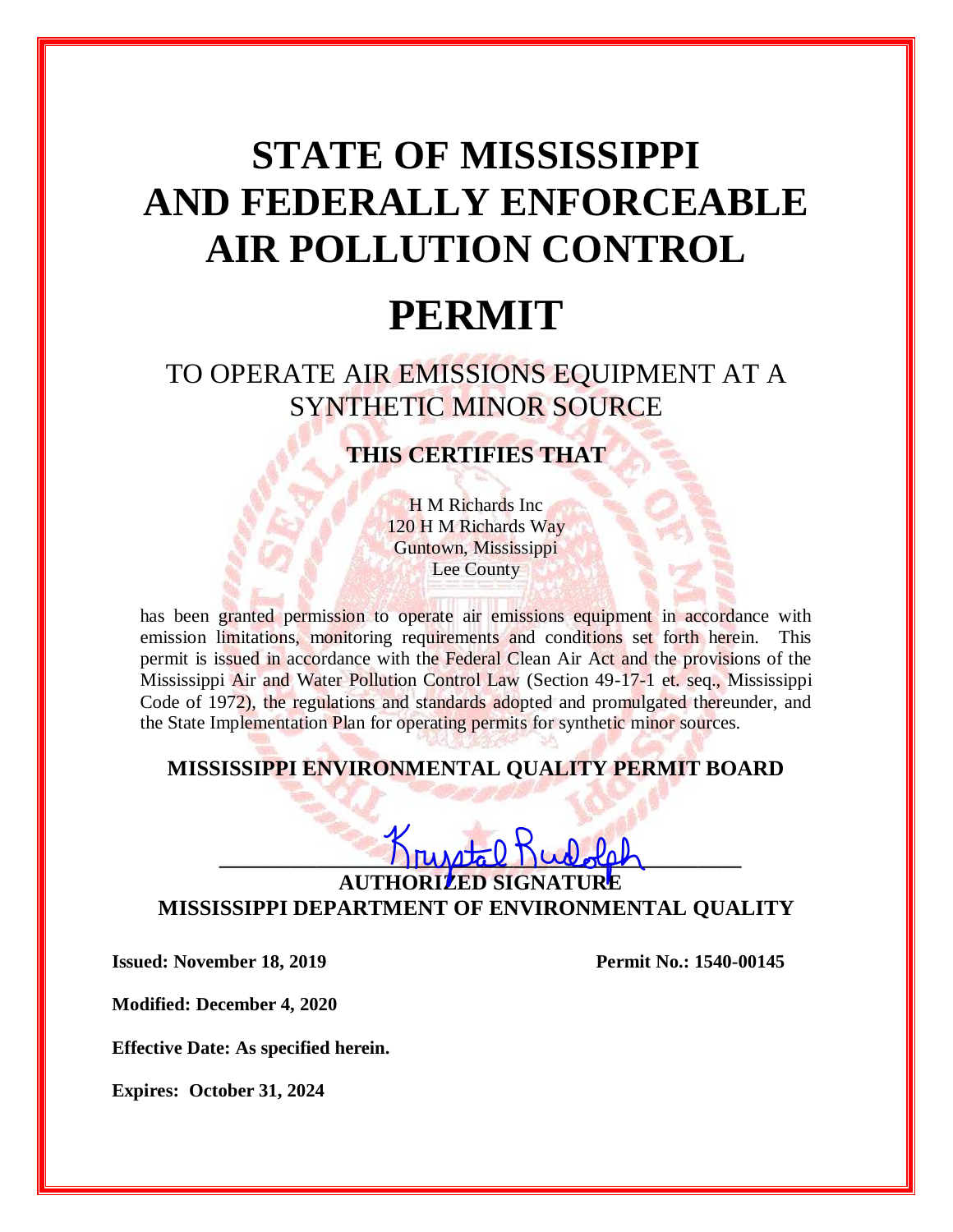#### **Section 1.**

#### **A. GENERAL CONDITIONS**

1. This permit is for air pollution control purposes only.

(Ref.: 11 Miss. Admin. Code Pt. 2, R. 2.1.D.)

2. This permit is a Federally-approved permit to operate a synthetic minor source as described in 11 Miss. Admin. Code Pt. 2, R. 2.4.D.

(Ref.: 11 Miss. Admin. Code Pt. 2, R. 2.4.D.)

3. Any activities not identified in the application are not authorized by this permit.

(Ref.: Miss. Code Ann. 49-17-29 1.b)

4. The knowing submittal of a permit application with false information may serve as the basis for the Permit Board to void the permit issued pursuant thereto or subject the applicant to penalties for constructing or operating without a valid permit.

(Ref.: 11 Miss. Admin. Code Pt. 2, R. 2.2.B(5).)

5. The issuance of a permit does not release the permittee from liability for constructing or operating air emissions equipment in violation of any applicable statute, rule, or regulation of state or federal environmental authorities.

(Ref.: 11 Miss. Admin. Code Pt. 2, R. 2.2.B(7).)

6. It shall not be a defense for a permittee in an enforcement action that it would have been necessary to halt or reduce the permitted activity in order to maintain compliance with the conditions of this permit unless halting or reducing activity would create an imminent and substantial endangerment threatening the public health and safety of the lives and property of the people of this state.

(Ref.: 11 Miss. Admin. Code Pt. 2, R. 2.2.B(15)(a).)

7. The issuance of this permit does not convey any property rights in either real or personal property, or any exclusive privileges, nor does it authorize any injury to private property or any invasion of personal rights, nor any infringement of Federal, State or local laws or regulations.

(Ref.: 11 Miss. Admin. Code Pt. 2, R. 2.2.B(15)(c).)

8. The permittee shall allow the Mississippi Department of Environmental Quality Office of Pollution Control and the Mississippi Environmental Quality Permit Board and/or their authorized representatives, upon the presentation of credentials: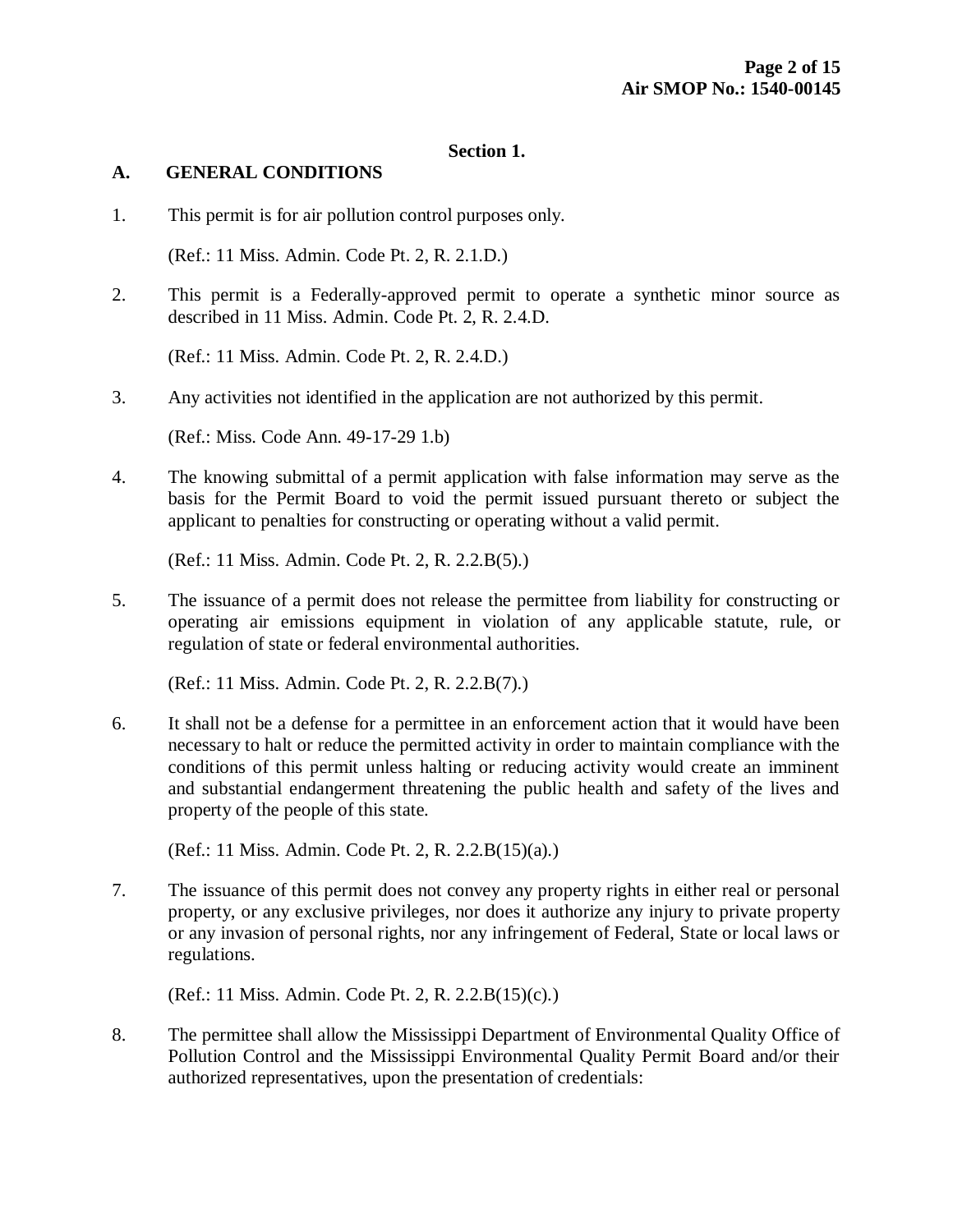- a. To enter upon the permittee's premises where an air emission source is located or in which any records are required to be kept under the terms and conditions of this permit, and
- b. At reasonable times to have access to and copy any records required to be kept under the terms and conditions of this permit; to inspect any monitoring equipment or monitoring method required in this permit; and to sample any air emission.

(Ref.: Miss. Code Ann. 49-17-21)

9. Except for data determined to be confidential under the Mississippi Air & Water Pollution Control Law, all reports prepared in accordance with the terms of this permit shall be available for public inspection at the offices of the Mississippi Department of Environmental Quality Office of Pollution Control.

(Ref.: Miss. Code Ann. 49-17-39)

10. The provisions of this permit are severable. If any provision of this permit, or the application of any provision of this permit to any circumstances, is challenged or held invalid, the validity of the remaining permit provisions and/or portions thereof or their application to other persons or sets of circumstances, shall not be affected thereby.

(Ref.: 11 Miss. Admin. Code Pt. 2, R. 2.1.D(7).)

- 11. This permit does not authorize a modification as defined in Regulation 11 Miss. Admin. Code Pt. 2, Ch.2., "Permit Regulations for the Construction and/or Operation of Air Emission Equipment." A modification may require a Permit to Construct and a modification of this permit. Modification is defined as "Any physical change in or change in the method of operation of a facility which increases the actual emissions or the potential uncontrolled emissions of any air pollutant subject to regulation under the Federal Act emitted into the atmosphere by that facility or which results in the emission of any air pollutant subject to regulation under the Federal Act into the atmosphere not previously emitted. A physical change or change in the method of operation shall not include:
	- a. Routine maintenance, repair, and replacement;
	- b. Use of an alternative fuel or raw material by reason of an order under Sections 2(a) and (b) of the Federal Energy Supply and Environmental Coordination Act of 1974 (or any superseding legislation) or by reason of a natural gas curtailment plan pursuant to the Federal Power Act;
	- c. Use of an alternative fuel by reason of an order or rule under Section 125 of the Federal Act;
	- d. Use of an alternative fuel or raw material by a stationary source which: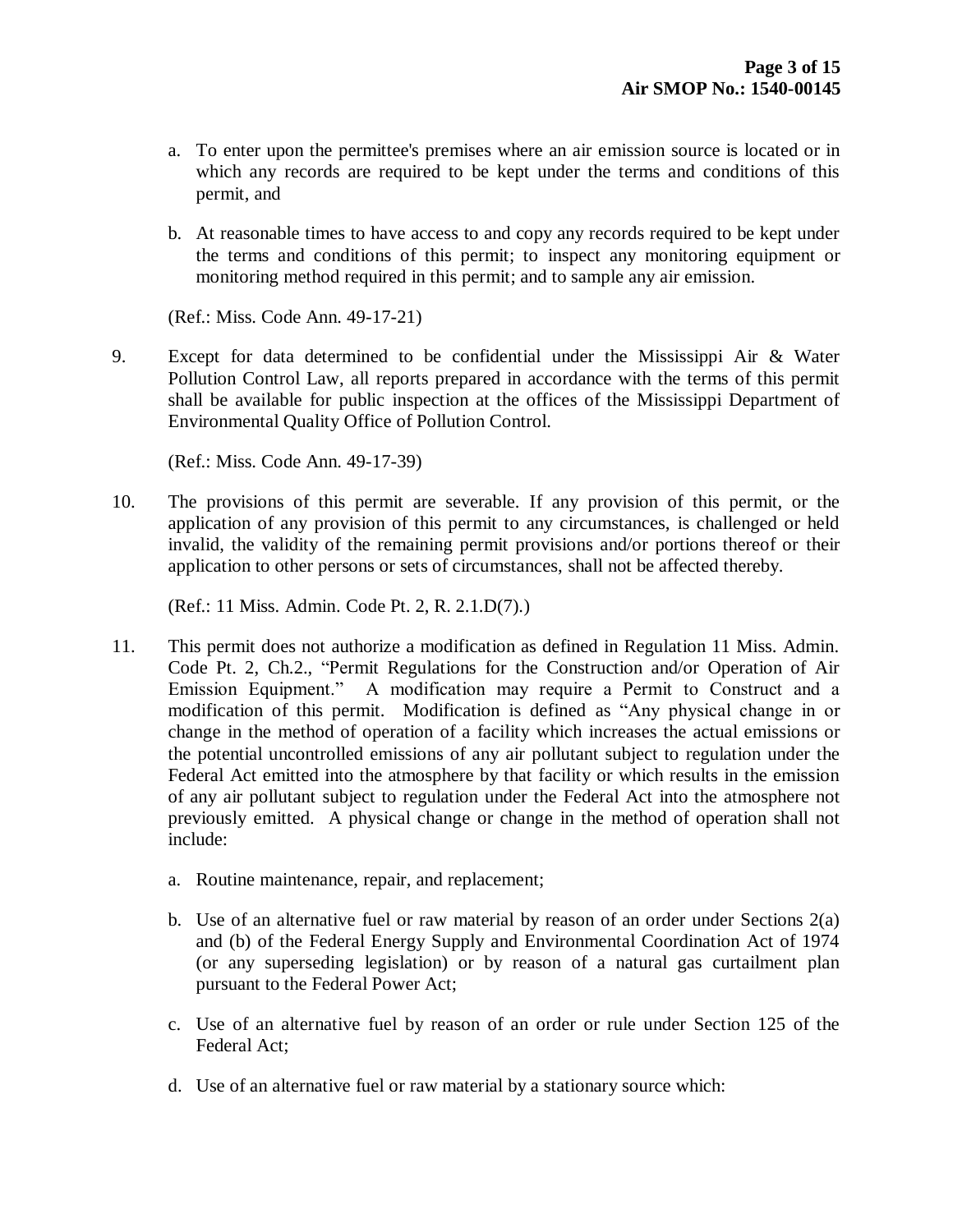- (1) The source was capable of accommodating before January 6, 1975, unless such change would be prohibited under any federally enforceable permit condition which was established after January 6, 1975, pursuant to 40 CFR 52.21 or under regulations approved pursuant to 40 CFR Part 51, Subpart I, or 40 CFR 51.166; or
- (2) The source is approved to use under any permit issued under 40 CFR 52.21 or under regulations approved pursuant to 40 CFR Part 51, Subpart I, or 40 CFR 51.166;
- e. An increase in the hours of operation or in the production rate unless such change would be prohibited under any federally enforceable permit condition which was established after January 6, 1975, pursuant to 40 CFR 52.21 or under regulations approved pursuant to 40 CFR Part 51, Subpart I or 40 CFR 51.166; or
- f. Any change in ownership of the stationary source.

(Ref.: 11 Miss. Admin. Code Pt. 2, R. 2.1.C(15).)

#### **B. GENERAL OPERATIONAL CONDITIONS**

1. Should the Executive Director of the Mississippi Department of Environmental Quality declare an Air Pollution Emergency Episode, the permittee will be required to operate in accordance with the permittee's previously approved Emissions Reduction Schedule or, in the absence of an approved schedule, with the appropriate requirements specified in Regulation, 11 Miss. Admin. Code Pt. 2, "Regulations for the Prevention of Air Pollution Emergency Episodes" for the level of emergency declared.

(Ref.: 11 Miss. Admin. Code Pt. 2, R. 2.10.)

2. Any diversion from or bypass of collection and control facilities is prohibited, except as provided for in 11 Miss. Admin. Code Pt. 2, R. 1.10., "Air Emission Regulations for the Prevention, Abatement, and Control of Air Contaminants."

(Ref.: 11 Miss. Admin. Code Pt. 2, R. 1.10.)

3. Solids removed in the course of control of air emissions shall be disposed of in a manner such as to prevent the solids from becoming windborne and to prevent the materials from entering State waters without the proper environmental permits.

(Ref.: Miss. Code Ann. 49-17-29 1.a(i and ii))

4. Except as otherwise specified herein, the permittee shall be subject to the following provisions with respect to upsets, startups, and shutdowns.

a. Upsets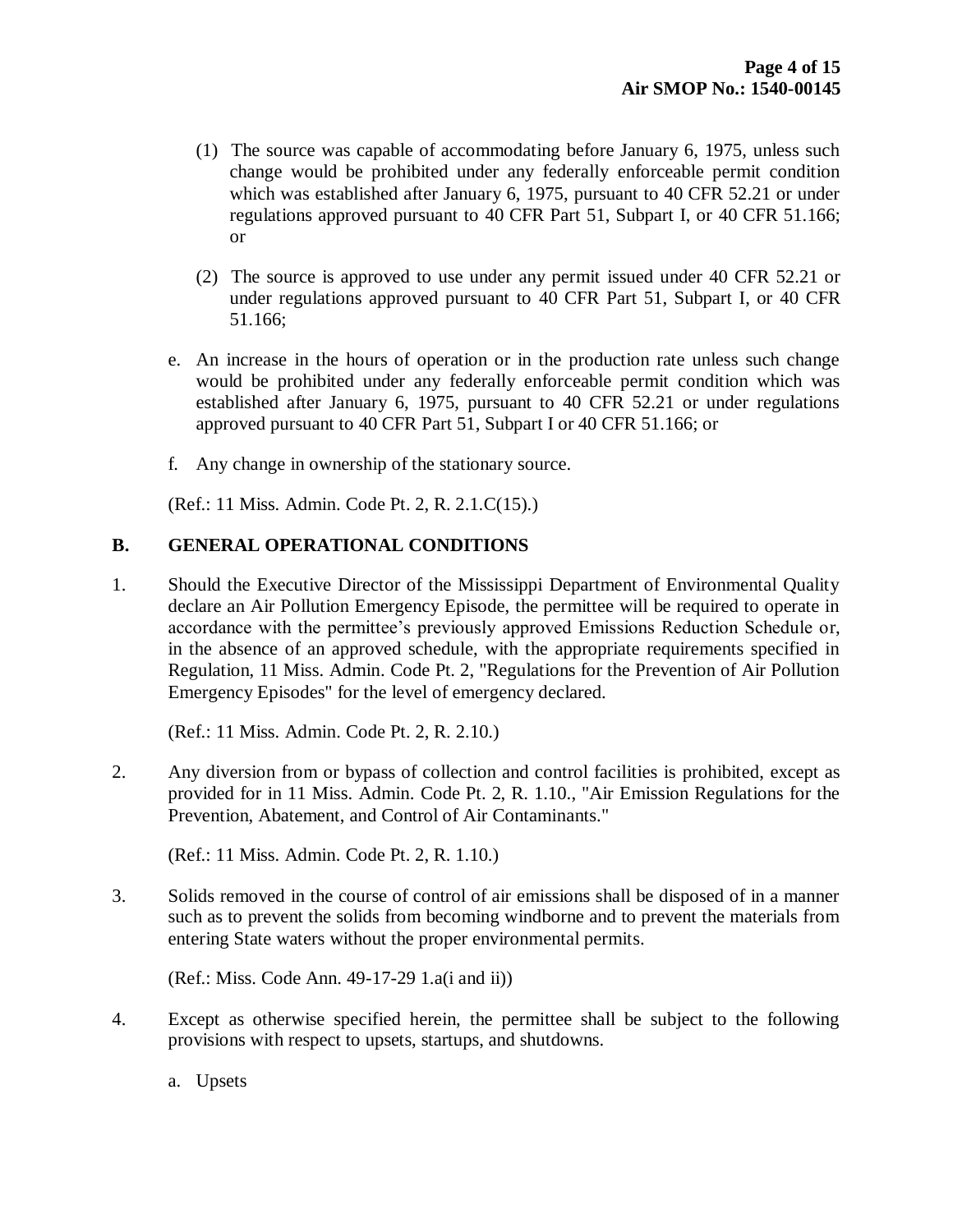- (1) For an upset defined in 11 Miss. Admin. Code Pt. 2, R. 1.2., the Commission may pursue an enforcement action for noncompliance with an emission standard or other requirement of an applicable rule, regulation, or permit. In determining whether to pursue enforcement action, and/or the appropriate enforcement action to take, the Commission may consider whether the source has demonstrated through properly signed contemporaneous operating logs or other relevant evidence the following:
	- (i) An upset occurred and that the source can identify the cause(s) of the upset;
	- (ii) The source was at the time being properly operated;
	- (iii) During the upset the source took all reasonable steps to minimize levels of emissions that exceeded the emission standard or other requirement of an applicable rule, regulation, or permit;
	- (iv) That within 5 working days of the time the upset began, the source submitted a written report to the Department describing the upset, the steps taken to mitigate excess emissions or any other noncompliance, and the corrective actions taken and;
	- (v) That as soon as practicable but no later than 24 hours of becoming aware of an upset that caused an immediate adverse impact to human health or the environment beyond the source boundary or caused a general nuisance to the public, the source provided notification to the Department.
- (2) In any enforcement proceeding by the Commission, the source seeking to establish the occurrence of an upset has the burden of proof.
- (3) This provision is in addition to any upset provision contained in any applicable requirement.
- (4) These upset provisions apply only to enforcement actions by the Commission and are not intended to prohibit EPA or third party enforcement actions.
- b. Startups and Shutdowns (as defined by 11 Miss. Admin. Code Pt. 2, R. 1.2.)
	- (1) Startups and shutdowns are part of normal source operation. Emission limitations apply during startups and shutdowns unless source specific emission limitations or work practice standards for startups and shutdowns are defined by an applicable rule, regulation, or permit.
	- (2) Where the source is unable to comply with existing emission limitations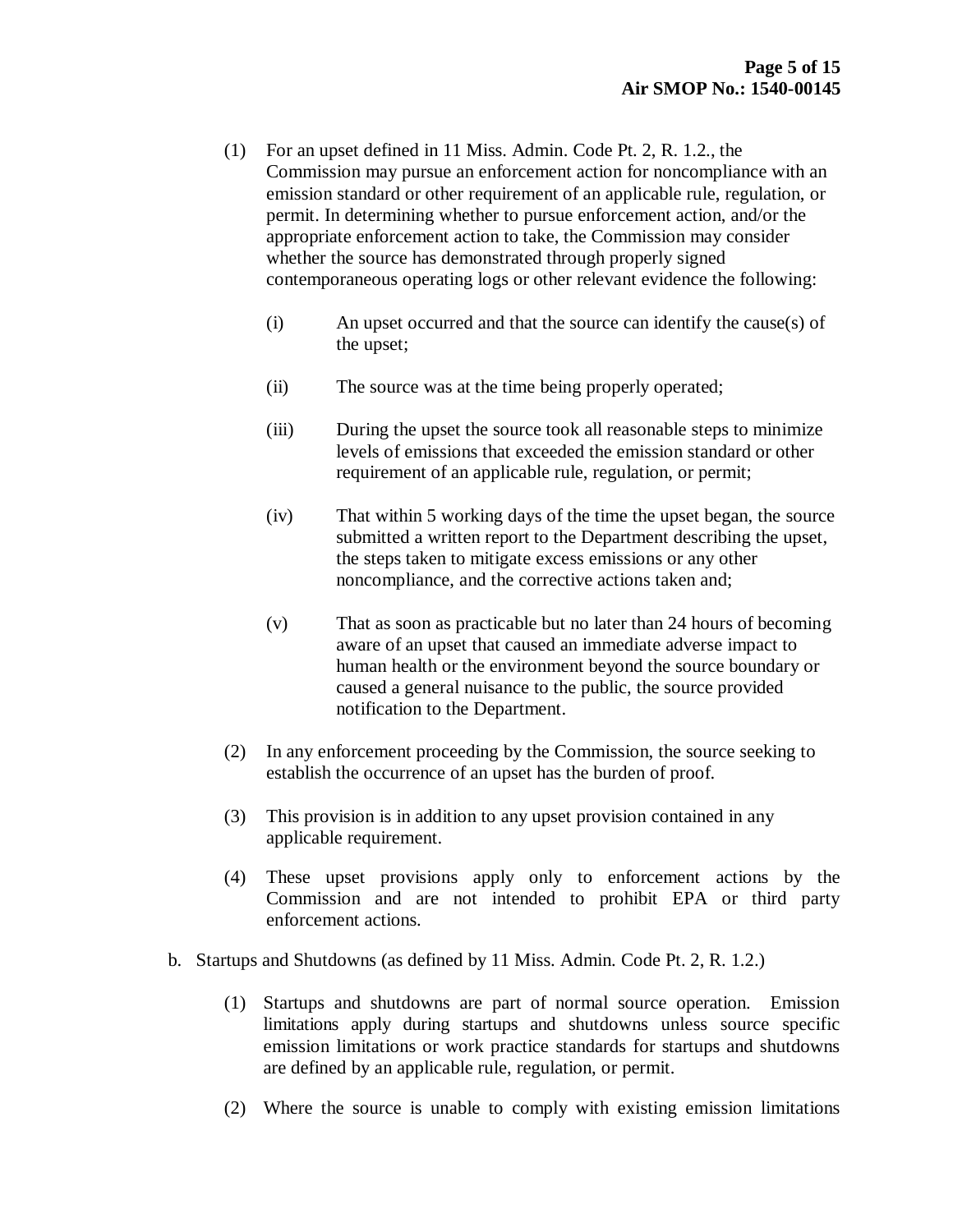established under the State Implementation Plan (SIP) and defined in this regulation, 11 Mississippi Administrative Code, Part 2, Chapter 1, the Department will consider establishing source specific emission limitations or work practice standards for startups and shutdowns. Source specific emission limitations or work practice standards established for startups and shutdowns are subject to the requirements prescribed in 11 Miss. Admin. Code Pt. 2, R. 1.10.B(2)(a) through (e).

(3) Where an upset as defined in Rule 1.2 occurs during startup or shutdown, see the upset requirements above.

(Ref.: 11 Miss. Admin. Code Pt. 2, R. 1.10.)

- 5. Compliance Testing: Regarding compliance testing:
	- a. The results of any emissions sampling and analysis shall be expressed both in units consistent with the standards set forth in any Applicable Rules and Regulations or this permit and in units of mass per time.
	- b. Compliance testing will be performed at the expense of the permittee.
	- c. Each emission sampling and analysis report shall include but not be limited to the following:
		- (1) Detailed description of testing procedures;
		- (2) Sample calculation(s);
		- (3) Results; and
		- (4) Comparison of results to all Applicable Rules and Regulations and to emission limitations in the permit.

(Ref.: 11 Miss. Admin. Code Pt. 2, R. 2.6.B(3), (4), and (6).)

#### **C. PERMIT RENEWAL / MODIFICATION / TRANSFER / TERMINATION**

1. For renewal of this permit, the applicant shall make application not less than one-hundred eighty (180) days prior to the expiration date of the permit substantiated with current emissions data, test results or reports or other data as deemed necessary by the Mississippi Environmental Quality Permit Board. If the applicant submits a timely and complete application pursuant to this paragraph and the Permit Board, through no fault of the applicant, fails to act on the application on or before the expiration date of the existing permit, the applicant shall continue to operate the stationary source under the terms and conditions of the expired permit, which shall remain in effect until final action on the application is taken by the Permit Board. Permit expiration terminates the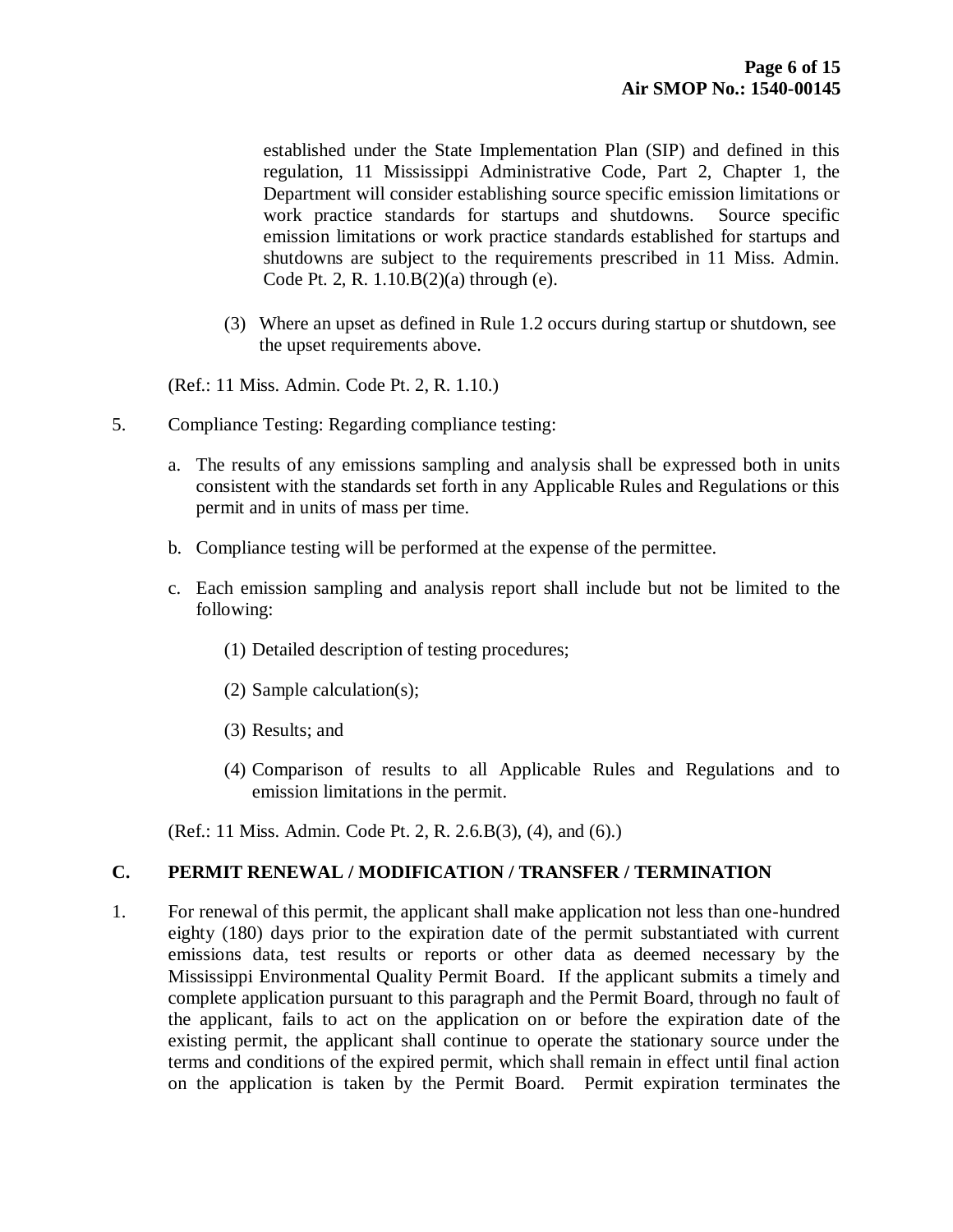source's ability to operate unless a timely and complete renewal application has been submitted.

(Ref.: 11 Miss. Admin. Code Pt. 2, R. 2.8.)

2. The permittee shall furnish to the DEQ within a reasonable time any information the DEQ may request in writing to determine whether cause exists for modifying, revoking and reissuing, or terminating the permit or to determine compliance with the permit. Upon request, the permittee shall also furnish to the DEQ copies of records required to be kept by the permit or, for information claimed to be confidential, the permittee shall furnish such records to the DEQ along with a claim of confidentiality. The permittee may furnish such records directly to the Administrator along with a claim of confidentiality.

(Ref.: 11 Miss. Admin. Code Pt. 2, R. 2.2.B(15)(d).)

3. The permit and/or any part thereof may be modified, revoked, reopened, and reissued, or terminated for cause. Sufficient cause for a permit to be reopened shall exist when an air emissions stationary source becomes subject to Title V. The filing of a request by the permittee for a permit modification, revocation and reissuance, or termination, or of a notification of planned changes or anticipated noncompliance does not stay any permit condition.

(Ref.: 11 Miss. Admin. Code Pt. 2, R. 2.2.B(15)(b).)

- 4. After notice and opportunity for a hearing, this permit may be modified, suspended, or revoked in whole or in part during its term for cause including, but not limited to:
	- a. Persistent violation of any terms or conditions of this permit.
	- b. Obtaining this permit by misrepresentation or failure to disclose fully all relevant facts; or
	- c. A change in federal, state, or local laws or regulations that require either a temporary or permanent reduction or elimination of previously authorized air emission.

(Ref.: 11 Miss. Admin. Code Pt. 2, R. 2.2.C.)

5. This permit may only be transferred upon approval of the Mississippi Environmental Quality Permit Board.

(Ref.: 11 Miss. Admin. Code Pt. 2, R. 2.16.B.)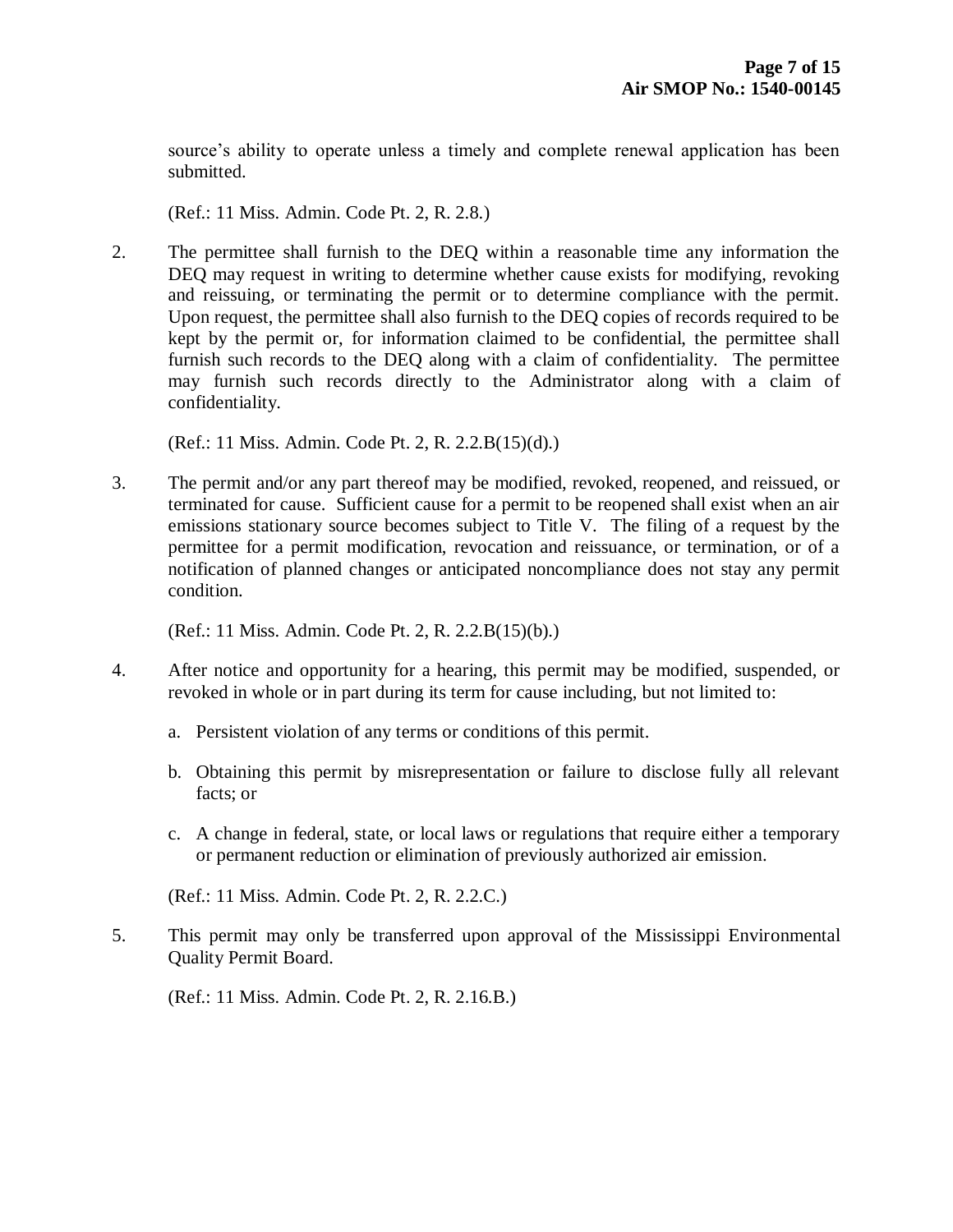#### **SECTION 2 EMISSION POINT DESCRIPTION**

The permittee is authorized to operate air emissions equipment, as described in the following table.

| <b>Emission</b><br>Point | <b>Description</b>                                                                      |  |  |
|--------------------------|-----------------------------------------------------------------------------------------|--|--|
| $AA-001$                 | Mill Shop<br>Controlled by a baghouse.                                                  |  |  |
| $AA-002$                 | <b>Fiber Operations</b><br>Controlled by a baghouse.                                    |  |  |
| $AA-003$                 | Frame Gluing                                                                            |  |  |
| $AA-004$                 | Finger Joint Gluing and Cleaning                                                        |  |  |
| $AA-005$                 | <b>Cushion Repair Gluing</b>                                                            |  |  |
| $AA-006$                 | Main Facility Space Heaters<br>83 Natural Gas-fired units for a combined 17.94 MMBtu/hr |  |  |
| $AA-007$                 | Warehouse Space Heaters<br>33 Natural Gas-fired units for a combined 12.87 MMBtu/hr     |  |  |
| $AA-008$                 | Ten (10) Foam Fabrication Spray Booths<br>Controlled by an exhaust dry filter.          |  |  |
| $AA-009$                 | Two (2) Foam Fabrication Spray Line Conveyors<br>Controlled by an exhaust dry filter.   |  |  |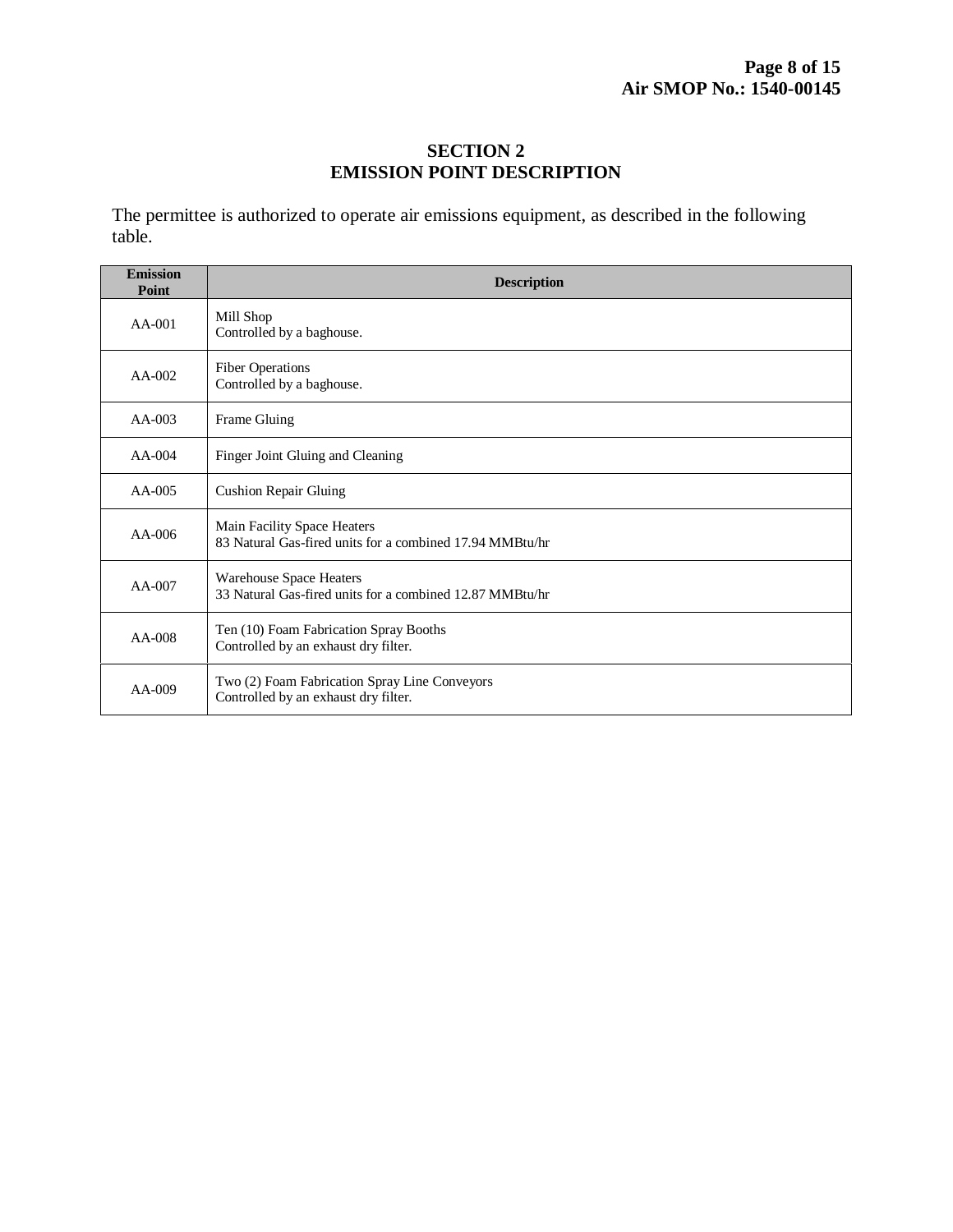| <b>Emission</b><br>Point                   | <b>Applicable Requirement</b>                                                                                                                                                                             | <b>Condition</b><br>Number(s) | Pollutant/<br><b>Parameter</b> | <b>Limitation/Standard</b>                           |
|--------------------------------------------|-----------------------------------------------------------------------------------------------------------------------------------------------------------------------------------------------------------|-------------------------------|--------------------------------|------------------------------------------------------|
| Facility-Wide                              | 11 Miss. Admin. Code Pt. 2, R. 1.3. A.                                                                                                                                                                    | 3.1                           | Smoke                          | Opacity shall not exceed 40%                         |
|                                            | 11 Miss. Admin. Code Pt. 2, R. 1.3. B.                                                                                                                                                                    | 3.2                           |                                |                                                      |
|                                            | 11 Miss. Admin. Code Pt. 2, R. 1.3.F(1).                                                                                                                                                                  | 3.3                           | <b>PM</b><br>(Filterable only) | Emissions shall not exceed $E = 4.1 p^{0.67}$        |
|                                            | 11 Miss. Admin. Code Pt. 2, R. 2.2. B(10).                                                                                                                                                                | 3.4                           | <b>VOC</b>                     | Emissions shall not exceed 90.0 tpy.                 |
|                                            |                                                                                                                                                                                                           |                               | <b>Individual HAP</b>          | Emissions shall not exceed 9.0 tpy.                  |
|                                            |                                                                                                                                                                                                           |                               | <b>Total HAP</b>               | Emissions shall not exceed 24.0 tpy.                 |
| $AA-001$<br>$AA-002$<br>AA-008<br>$AA-009$ | 11 Miss. Admin. Code Pt. 2, R. 2.2. B(10).                                                                                                                                                                | 3.5                           | Operations                     | All emissions must be routed to a control<br>device. |
| $AA-006$<br>AA-007                         | 11 Miss. Admin. Code Pt. 2, R. 1.3.D(1)(b).                                                                                                                                                               | 3.6                           | <b>PM</b><br>(Filterable only) | Emissions shall not exceed<br>0.6 lbs/MMBtu          |
|                                            | 11 Miss. Admin. Code Pt. 2, R. 1.4.A(1).                                                                                                                                                                  | 3.7                           | SO <sub>2</sub>                | Emissions shall not exceed<br>4.8 lbs/MMBtu          |
| AA-008<br>$AA-009$                         | 40 CFR 63.11414(a)(2), (b)(4), (d)<br>(National Emission Standards for Hazardous<br>Air Pollutants for Flexible Polyurethane Foam<br>Production and Fabrication Area Source)<br>40 CFR 63, Subpart OOOOOO | 3.8                           | <b>HAP</b>                     | General Applicability                                |
|                                            | 40 CFR 63.11416(e), Subpart OOOOOO                                                                                                                                                                        | 3.9                           |                                | Use of methylene chloride is prohibited.             |

#### **SECTION 3 EMISSION LIMITATIONS AND STANDARDS**

- 3.1. For the entire facility, the permittee shall not cause, permit, or allow the emission of smoke from a point source into the open air from any manufacturing, industrial, commercial or waste disposal process which exceeds 40 percent opacity subject to the exceptions provided in (a) and (b).
	- a) Startup operations may produce emissions which exceed 40 percent opacity for up to 15 minutes per startup in any one hour and not to exceed three startups per stack in any 24-hour period.
	- b) Emissions resulting from soot blowing operations shall be permitted provided such emissions do not exceed 60 percent opacity, and provided further that the aggregate duration of such emissions during any twenty-four-hour period does not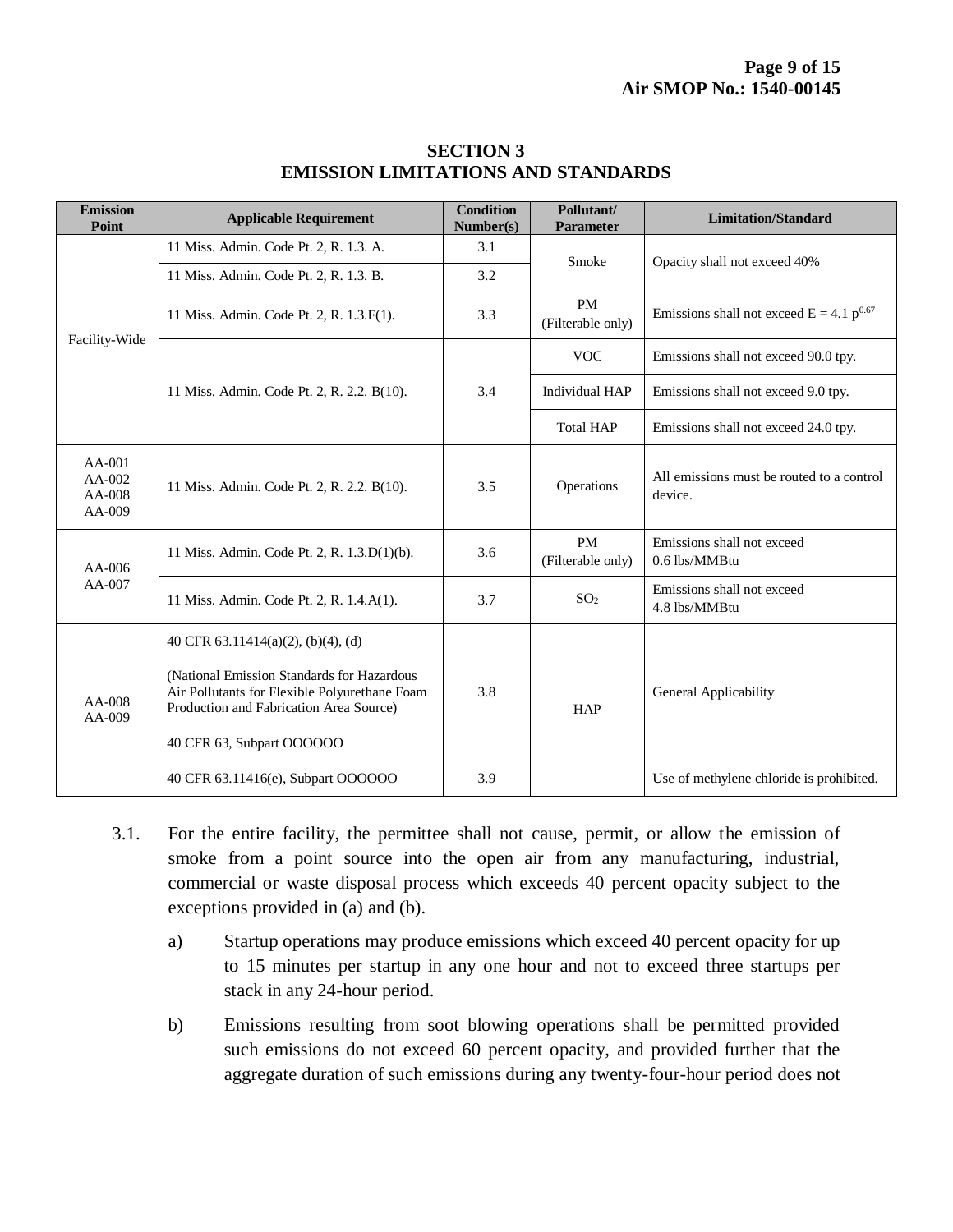exceed ten (10) minutes per billion BTU gross heating value of fuel in any one hour.

(Ref.: 11 Miss. Admin. Code Pt. 2, R. 1.3.A.)

3.2. For the entire facility, except as otherwise specified or limited herein, the permittee shall not cause, allow, or permit the discharge into the ambient air from any point source or emissions, any air contaminant of such opacity as to obscure an observer's view to a degree in excess of 40 percent opacity, equivalent to that provided in Condition 3.1. This shall not apply to vision obscuration caused by uncombined water droplets.

(Ref.: 11 Miss. Admin. Code Pt. 2, R. 1.3.B.)

3.3. For the entire facility, the permittee shall not allow the emission of particulate matter in total quantities in any one hour from any manufacturing process, which includes any associated stacks, vents, outlets or combination thereof, to exceed the amount determined by the relationship

 $E = 4.1$   $p^{0.67}$ 

where E is the emission rate in pounds per hour (lb/hr) and p is the process weight input rate in tons per year (tpy).

Conveyor discharge of course solid matter may be allowed if no nuisance is created beyond the property boundary where the discharge occurs.

(Ref.: 11 Miss. Admin. Code Pt. 2, R. 1.3.F(1).)

3.4. For the entire facility, the permittee shall limit Volatile Organic Compound (VOC) emissions to no more than 90.0 tpy, individual Hazardous Air Pollutant (HAP) emissions to no more than 9.0 tpy, and total HAP emissions to no more than 24.0 tpy. The permittee shall determine VOC, individual HAP, and total HAP emissions on a monthly basis for each consecutive 12-month period on a rolling basis.

(Ref.: 11 Miss. Admin. Code Pt. 2, R. 2.2.B(10).)

3.5. For Emission Point AA-001, AA-002, AA-008, and AA-009, the permittee shall route all emissions to the respective control device.

(Ref.: 11 Miss. Admin. Code Pt. 2, R. 2.2.B(10).)

3.6. For Emission Points AA-006 and AA-007, the maximum permissible emission of ash and/or particulate matter for fossil fuel burning installations of less than 10 million BTU per input shall not exceed 0.6 pounds per million BTU per hour heat input.

(Ref.: 11 Miss. Admin. Code Pt. 2, R. 1.3.D(1)(a).)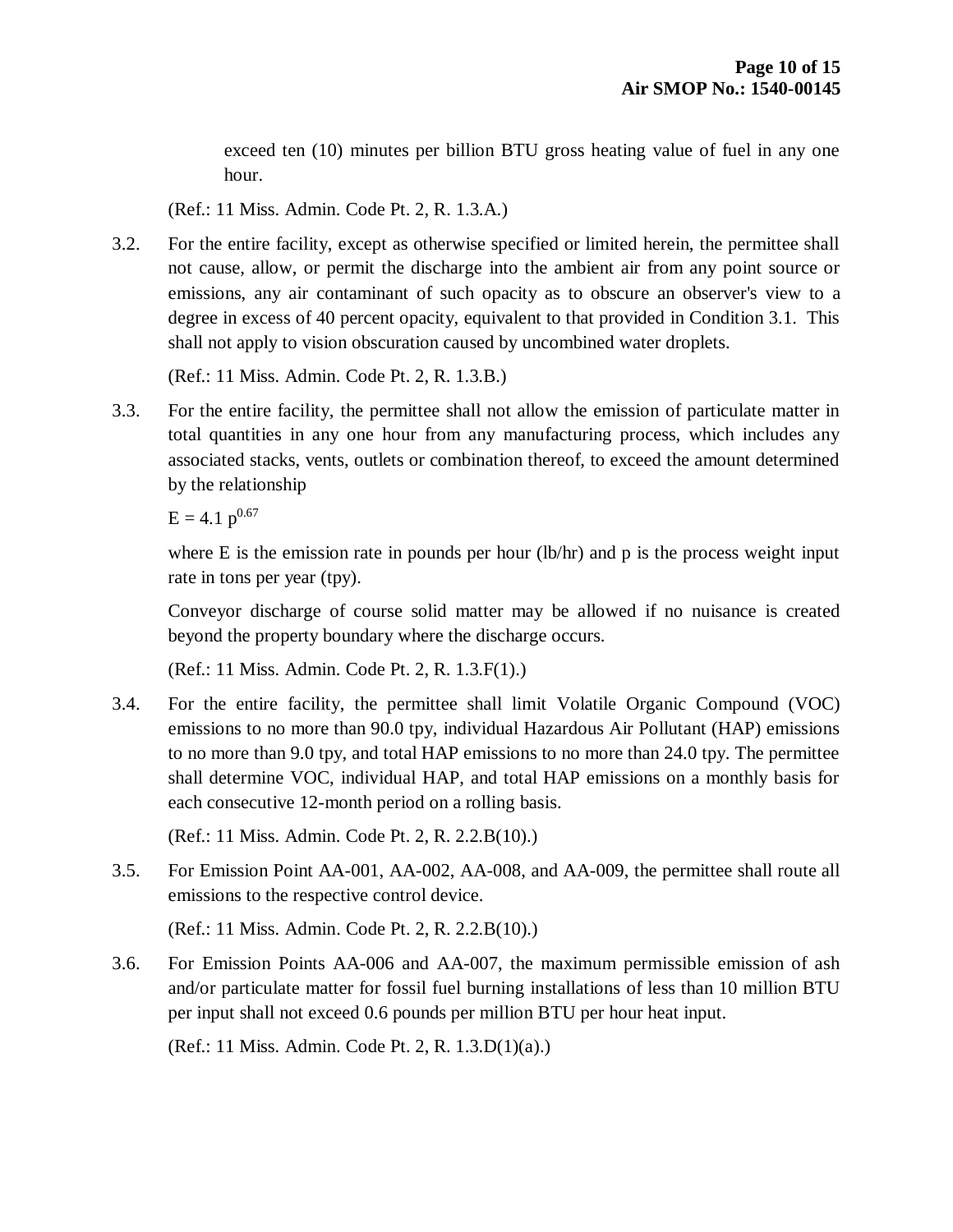3.7. For Emission Points AA-006 and AA-007, the maximum discharge of sulfur oxides from any fuel burning instillation in which fuel is burned primary to produce heat or power by indirect heat transfer shall not exceed 4.8 pounds (measured as sulfur dioxide) per million BTU heat input.

(Ref.: 11 Miss. Admin. Code Pt. 2, R. 1.4.A(1).)

3.8. For Emission Points AA-008 and AA-009, the permittee is subject to and shall comply with all applicable requirements of the National Emission Standards for Hazardous Air Pollutants for Flexible Polyurethane Foam Production and Fabrication Area Sources (40 CFR 63, Subpart OOOOOO) and General Provisions (40 CFR 63, Subpart A).

(Ref.: 40 CFR 63.11414(a)(2), (b)(4), (d), Subpart OOOOOO)

3.9. For Emission Points AA-008 and AA-009, the permittee shall not use any adhesive containing methylene chloride in a flexible polyurethane foam fabrication process.

(Ref.: 40 CFR 63.11416(e), Subpart OOOOOO)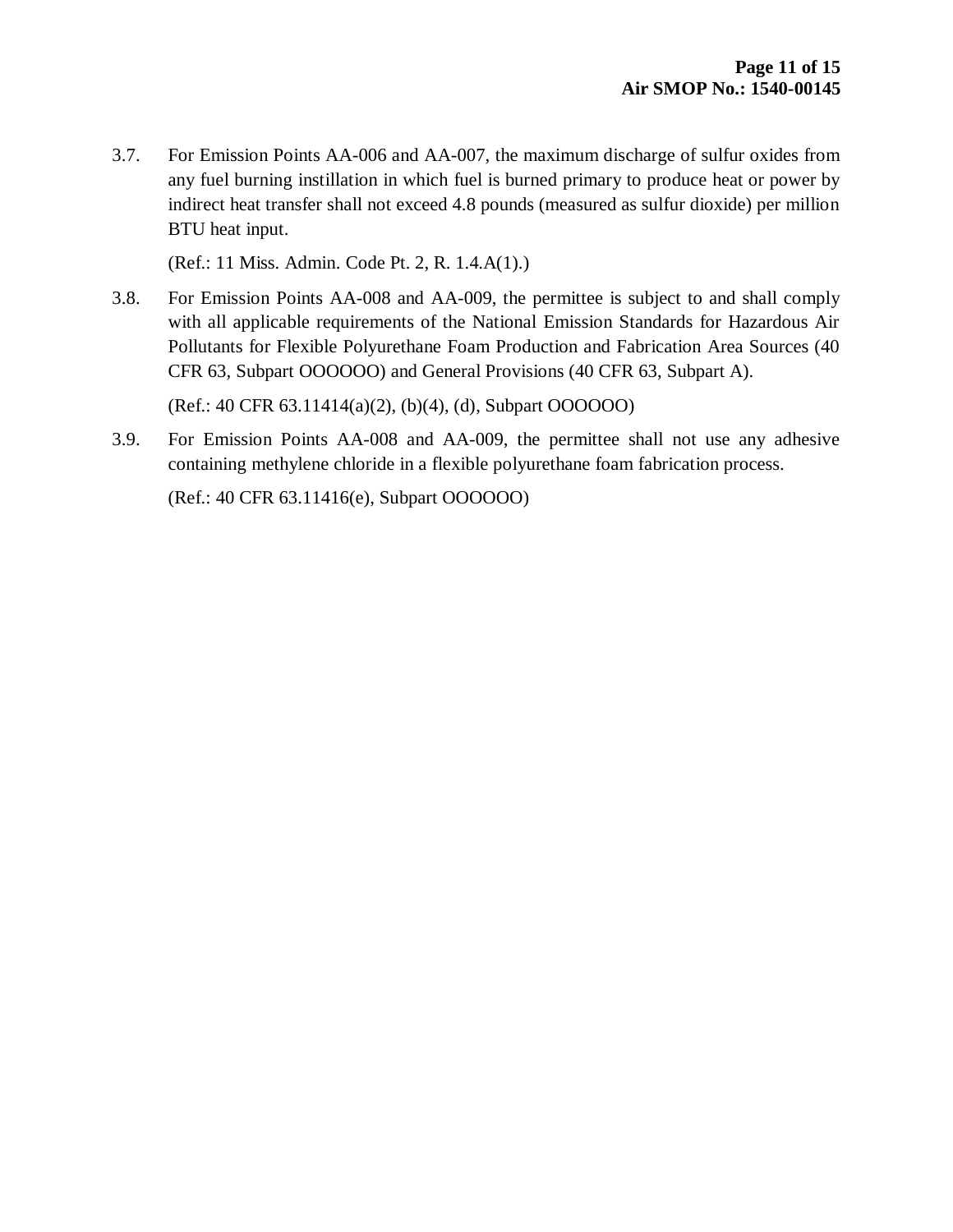#### **SECTION 4 WORK PRACTICES**

| <b>Emission</b><br>Point               | <b>Applicable Requirement</b>             | Condition<br>Number(s) | Pollutant/<br><b>Parameter</b> | <b>Work Practice Requirement</b> |
|----------------------------------------|-------------------------------------------|------------------------|--------------------------------|----------------------------------|
| AA-001<br>$AA-002$<br>AA-008<br>AA-009 | 11 Miss. Admin. Code Pt. 2, R. 2.2.B(10). | 4.1                    | <b>PM</b>                      | <b>Operational Requirement</b>   |

4.1. For Emission Points AA-001, AA-002, AA-008, and AA-009, the permittee shall operate each baghouse and exhaust fan with dry filter at all times when processing. Should the baghouse(s) and/or exhaust fan(s) with dry filter become nonoperational then the respective process shall be shutdown immediately, but not as to cause damage to equipment or property, or cause further environmental problems. The process shall not startup until such time that the baghouse(s) and/or exhaust fan(s) with dry filter become operational. The permittee shall maintain on hand at all times sufficient equipment as is necessary to repair and/or overhaul baghouse and the exhaust fans with dry filter. Maintenance and quality assurance/quality control measures shall be conducted in accordance with the manufacture's specifications.

(Ref.: 11 Miss. Admin. Code Pt. 2, R. 2.2.B(10).)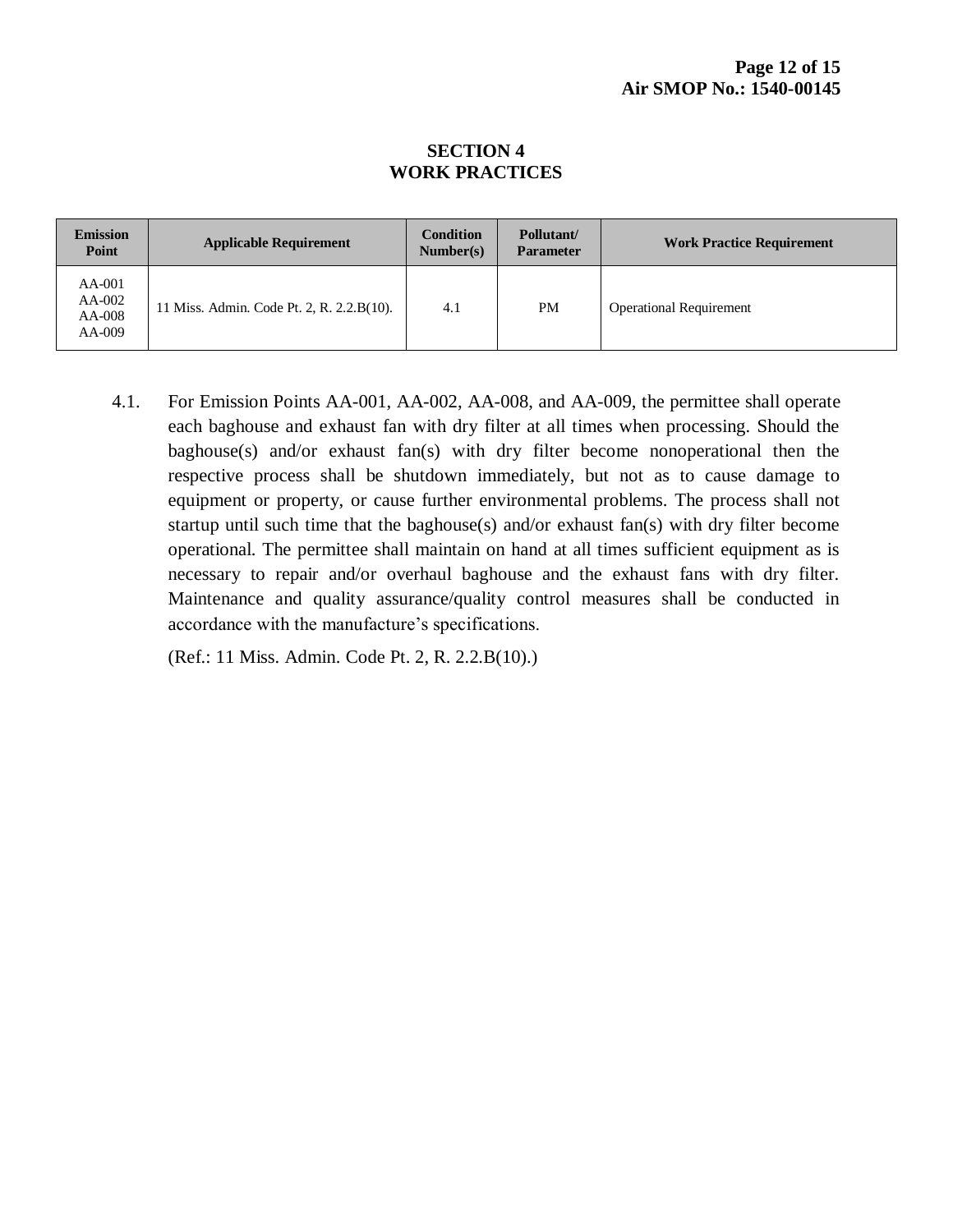| <b>Emission</b><br>Point                 | <b>Applicable Requirement</b>             | <b>Condition</b><br>Number(s) | Pollutant/<br><b>Parameter</b> | <b>Monitoring/Recordkeeping Requirement</b> |
|------------------------------------------|-------------------------------------------|-------------------------------|--------------------------------|---------------------------------------------|
| Facility-Wide                            | 11 Miss. Admin. Code Pt. 2, R. 2.9.       | 5.1                           | Recordkeeping                  | Maintain records for a minimum of 5 years.  |
|                                          | 11 Miss. Admin. Code Pt. 2, R. 2.2.B(11). | 5.2                           | <b>VOCs</b><br><b>HAPs</b>     | Recordkeeping Requirement                   |
| $AA-001$<br>$AA-002$<br>AA-008<br>AA-009 | 11 Miss. Admin. Code Pt. 2, R. 2.2.B(11). | 5.3                           | <b>VOCs</b><br><b>HAPs</b>     | <b>Monitoring Requirement</b>               |
|                                          |                                           | 5.4                           |                                |                                             |
| $AA-008$<br>AA-009                       | 40 CFR 63.11416(f), Subpart OOOOOO        | 5.5                           | <b>HAPs</b>                    | Recordkeeping Requirement                   |

#### **SECTION 5 MONITORING AND RECORDKEEPING REQUIREMENTS**

5.1. For the entire facility, the permittee shall retain all required records, monitoring data, supporting information and reports for a period of at least five (5) years from the date of the monitoring sample, measurement, report, or application. Support information includes all calibration and maintenance records, all original strip-chart recordings or other data for continuous monitoring instrumentation, and copies of all reports required by this permit. Copies of such records shall be submitted to DEQ as required by Applicable Rules and Regulations or this permit upon request.

(Ref.: 11 Miss. Admin. Code Pt. 2, R. 2.9.)

- 5.2. For the entire facility, the permittee shall determine the following for each coating, adhesive, solvent, or other VOC or HAP containing material used and maintain sufficient records to document:
	- a) The identification of each coating, adhesive, solvent, or other VOC or HAP containing material and the total gallons of each coating, adhesive, solvent, or other VOC or HAP containing material used on a monthly basis and in each consecutive 12-monthly period.
	- b) The VOC and HAP content(s) of each coating, adhesive, solvent, or other VOC or HAP containing material used. A description of the methods used to determine the VOC and HAP content shall accompany this data. The permittee may utilize data supplied by the manufacturer, or analysis of VOC and HAP content by EPA Test Method 24, 40 CFR 60, Appendix A and/or EPA Test Method 24.
	- c) The density of each coating, adhesive, solvent, or other VOC or HAP containing material used.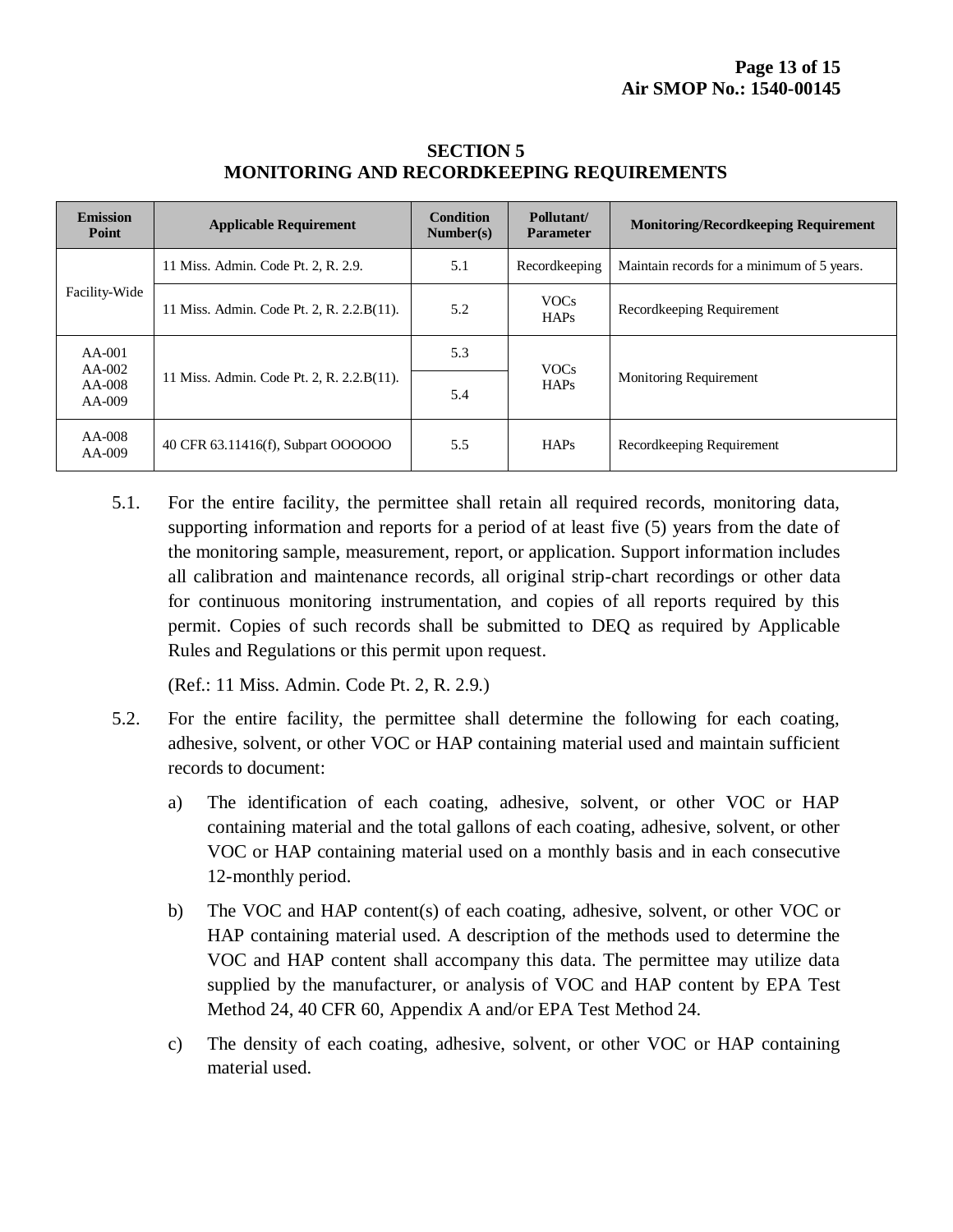The permittee shall use the given parameters to determine VOC, individual HAP, and total HAP emissions on a monthly basis for each consecutive 12-month period on a rolling basis.

(Ref.: 11 Miss. Admin. Code Pt. 2, R. 2.2.B(11).)

5.3. For Emission Point AA-001, AA-002, AA-008, and AA-009, the permittee shall demonstrate compliance with Condition 4.1 by performing monthly maintenance inspections on the baghouse and exhaust fan with dry filter to make sure it is operating as designed. A record documenting the date of the inspections, the name of the person who performs the inspections, and any maintenance conducted shall be kept at the facility. The record shall include information regarding shut down periods, corrective actions taken, and time the unit(s) were operated without controls. The records shall be made available to DEQ upon request.

(Ref.: 11 Miss. Admin. Code Pt. 2, R. 2.2.B(11).)

5.4. For Emission Point AA-001, AA-002, AA-008, and AA-009, the permittee shall perform EPA Test Method 22 visual observation on a weekly basis. Results shall be recorded in log form. If visible emissions are observed, the permittee shall immediately conduct EPA Test Method 9 visual observation according to the procedures in 40 CFR 60.11. The source producing visual emissions shall be shut down in accordance with the manufacturer's protocols and corrective actions shall be taken. The emission source shall begin operations once corrective actions have been taken. Records of observations, any maintenance work conducted, and any corrective actions shall be kept in log form and made available for review upon request.

(Ref.: 11 Miss. Admin. Code Pt. 2, R.2.2.B(11).)

5.5. For Emission Points AA-008 and AA-009, the permittee shall demonstrate compliance with Condition 3.9 by adhesive usage records, Material Safety Data Sheets, and engineering calculations.

(Ref.: 40 CFR 63.11416(f), Subpart OOOOOO)